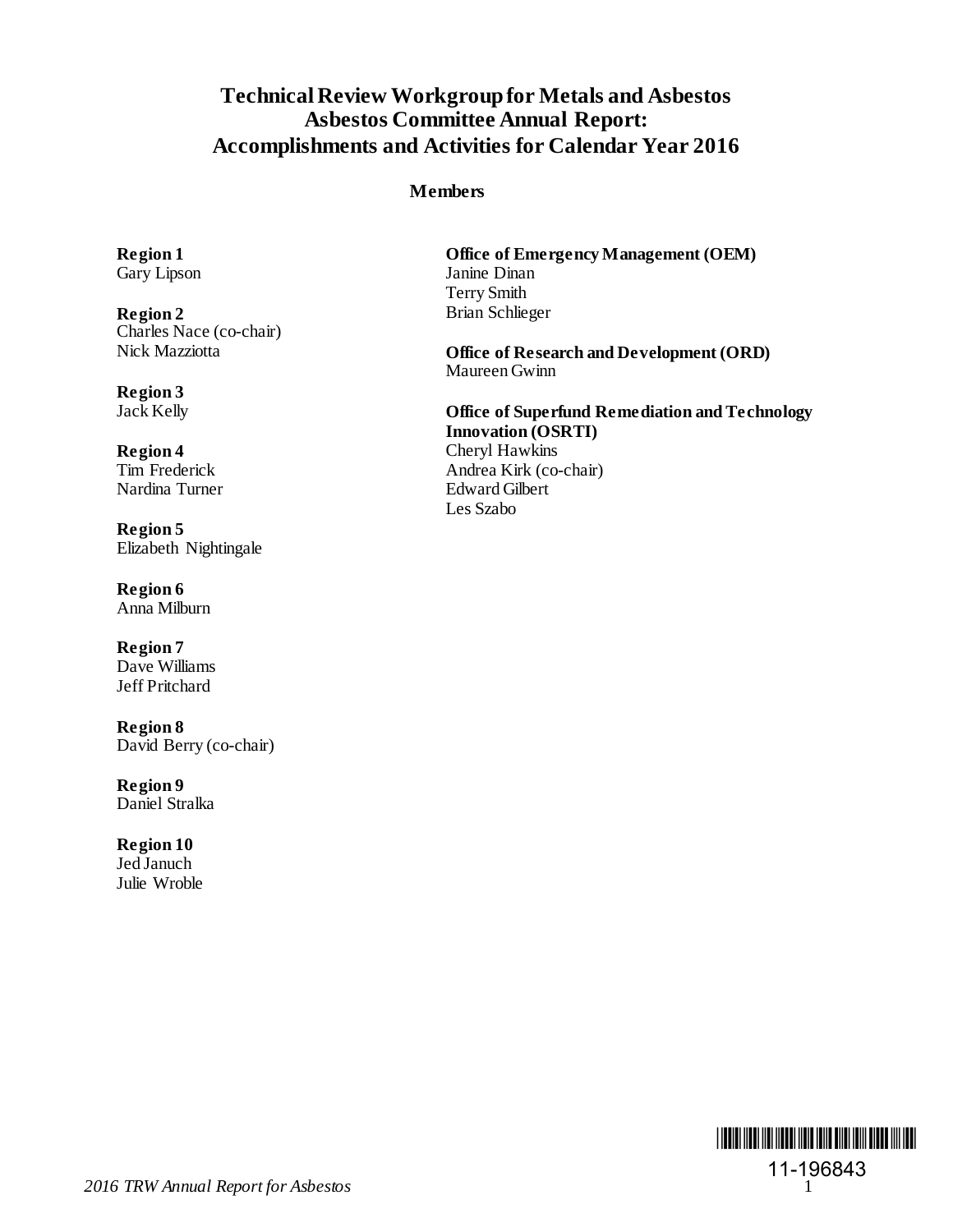**Technical Review Workgroup: Asbestos Committee Accomplishments of Calendar Year 2016** 

**Reports and Guidance Development on Asbestos Site Characterization and Risk Assessment (completed and active projects)**

- 1. **PROJECTS TO IMPROVE THE SAMPLING AND ANALYSIS OF ASBESTOS IN SOIL AND AIR:** The Technical Review Workgroup (TRW) is dedicated to supporting and promoting consistent application of the best science in the field of risk assessment for asbestos at contaminated sites to fulfill EPA's core mission to protect human health and the environment. To support this mission, the TRW continually evaluates current asbestos-related sampling and analysis research, products and tools. An overview of these efforts for 2016 is below.
	- A. Low magnification Transmission Electron Microscopy (TEM) analysis for assessing Superfund sites: The TRW concluded an extensive study of different microscopy methods for asbestos analysis. This study produced a wealth of comparative data and revealed sources of variability among methods and contract laboratories. Analysis of this data allowed The TRW to update the August 2011 memorandum concerning low magnification TEM analysis at the Libby Superfund site. It also allowed for reduction of variability, and thus improved precision, of current asbestosrelated research projects.
	- B. National Asbestos Data Entry Sheet (NADES): The TRW updated the NADES spreadsheets according to feedback from end users, and to allow for calculation of confidence intervals based on asbestos analytical method ISO10312. NADES is a data management tool that facilitates recording and transmittal of national sampling results for asbestos for the methods most often employed in analysis of samples from Superfund Sites. Data management services are provided for Polarized Light Microscopy (PLM) analysis of bulk materials, in air and dust using TEM and air samples using Phase Contrast Microscopy (PCM). NADES includes checks and error codes to guide data entry and electronic data deliverables for import into Scribe software or other data management tools.
	- C. Fluidized Bed Asbestos Segregator (FBAS) research: Asbestos TRW members from Regions 8 and 10 continued development and evaluation of the TRW-sponsored FBAS. They are conducting multiple studies including method improvement, method comparison, and an interlaboratory evaluation in collaboration with EPA's Environmental Response Team. The FBAS air elutriates asbestos particles from soil allowing quantification of asbestos fibers at much lower levels. The ability to quantify the asbestos content in soil accurately is important for cleanup decisions and for determining if cleanup standards have been attained. If proven effective, the FBAS may be able to replace the currently recommended Activity-Based Sampling method for evaluation of asbestos exposure and human health risk. Activity-Based Sampling is a timeconsuming, labor-intensive method for estimating human exposures to asbestos fibers released from soil to the breathing zone as a result of soil disturbance activity by humans.
- 2. **RISK ASSESSMENT SUPPORT:** The TRW Asbestos Committee continues to develop guidance, provide clarification on existing guidance and to support regional risk assessors with site-specific questions. TRW members work collaboratively with Regional personnel to ensure consistency across asbestos-contaminated sites nationally. The following projects were undertaken to support work being conducted in the regions.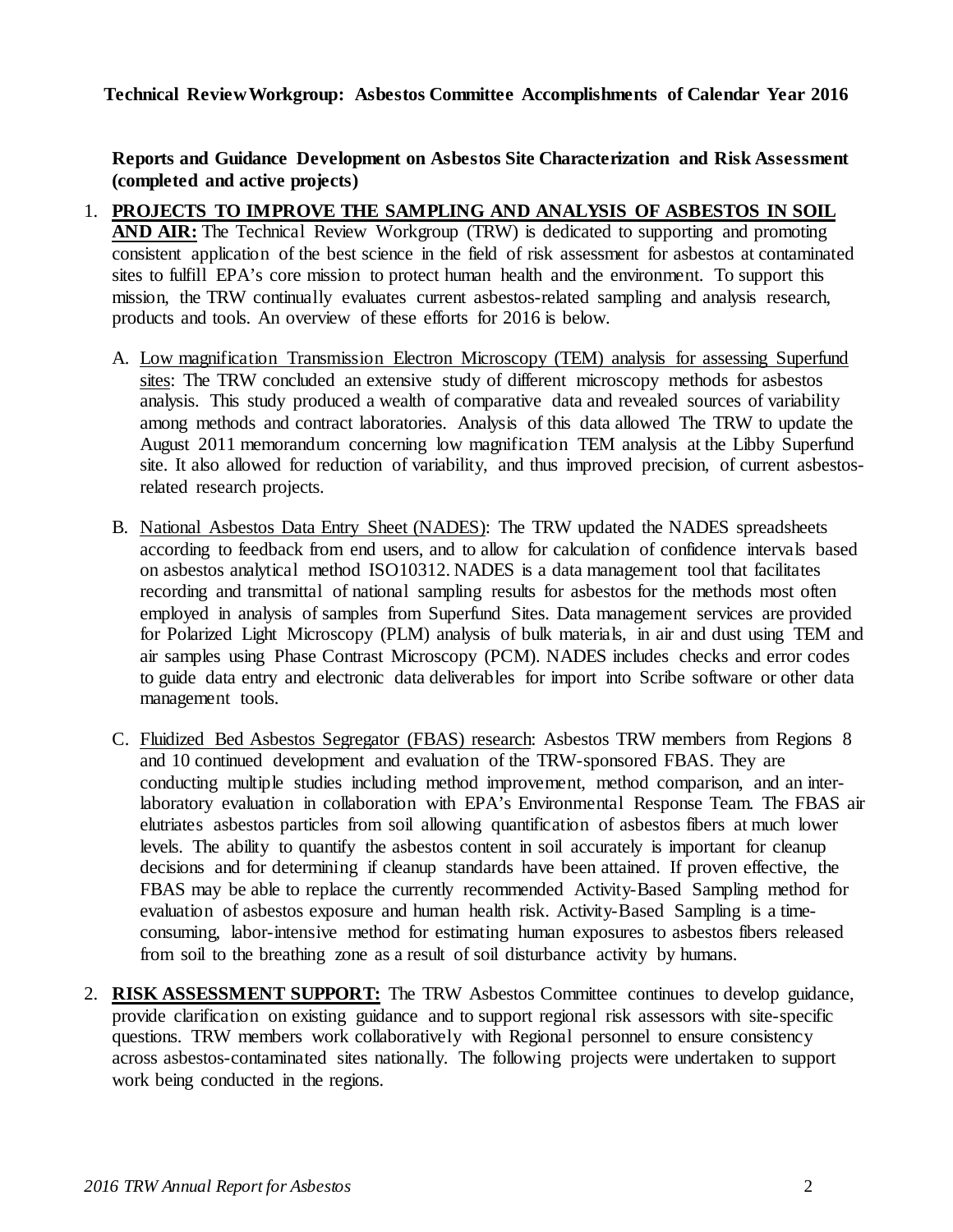- A. Framework Update: The TRW is incorporating updates to the Framework for Investigating Asbestos-Contaminated Superfund Sites (i.e., "Framework"). The information and resources within the Framework document provide the tools needed to support site characterization and exposure estimates for risk-based removal and remedial actions. The Framework is being updated to incorporate the latest science and recommendations from the TRW.
- B. Applicability of Non-Cancer Reference Concentration (RfC) for Libby Amphibole Asbestos (LAA) to Other Amphiboles: The TRW summarized the available data on the relative noncancer potency of LAA vs. other forms of asbestos and other amphiboles. Following the evaluation, the TRW will make a recommendation to OSRTI management on whether the LAA RfC may be used to evaluate hazard of non-cancer respiratory effects of other amphiboles. This recommendation will be made once appropriate risk calculations for less-than-lifetime asbestos exposures have been determined (see C. below).
- C. Development of New Risk Calculations for Less-Than-Lifetime Asbestos Exposures: In 2014, IRIS released a reference concentration (RfC) for LAA, applicable to individuals with life-long exposure. It was unclear how this value would apply to individuals who were exposed for shorter lengths of time. General risk calculations for inhaled contaminants are available to risk assessors through the Risk Assessment Guidance for Superfund (RAGS), part F, for non-chronic exposures. However, asbestos risks pose some unique challenges. Exposure to most inhaled contaminants ceases when a person leaves the contaminated area. Asbestos differs from typical inhaled contaminants in that particles can remain in the body for decades, where they continue to elicit a biological response. The TRW is developing new risk calculations that take the unique attributes of asbestos into consideration so that risk assessments more accurately reflect the biological impact of less-than-lifetime asbestos exposure.

## **Communication, Training, and Outreach**

- 1. *Hotline:* The TRW Asbestos Committee responds to questions from inquiries made either by telephone (toll-free 1 866-282-8622) or email [\(asbestoshelp@epa.gov\)](mailto:asbestoshelp@epa.gov) to the TRW Asbestos Committee hotline. The TRW Asbestos Committee responded to seven requests for assistance in 2016. Of these calls, four were from state or federal agencies. There was one international (Israel) request. The remaining three calls were from other sources (concerned citizens, engineering and consulting firms). Common issues included questions related to asbestos analytical methods and sampling.
- 2. *Presentations/Training:* TRW Asbestos Committee members presented at two conferences in 2016. A third 2016 conference on elongate mineral particles was rescheduled for 2017 at the last minute. TRW members who were scheduled to present at the 2016 meeting will present in 2017 instead. Completed 2016 presentations are listed in the table below.

| <b>ASTM Michael E. Beard</b><br>Conference: Asbestos and<br><b>Fibrous Minerals Analysis</b><br>and Research | San Antonio,<br><b>TX</b> | Thursday<br>January 28<br>$2016 -$<br>Friday | David Berry<br>Tim Frederick<br>Jed Januch<br>Andrea Kirk<br>Julie Wroble | The Current State of the<br><b>Fluidized Bed Asbestos</b><br>Segregator (FBAS) Design<br>and Method Validation<br>(Januch) |
|--------------------------------------------------------------------------------------------------------------|---------------------------|----------------------------------------------|---------------------------------------------------------------------------|----------------------------------------------------------------------------------------------------------------------------|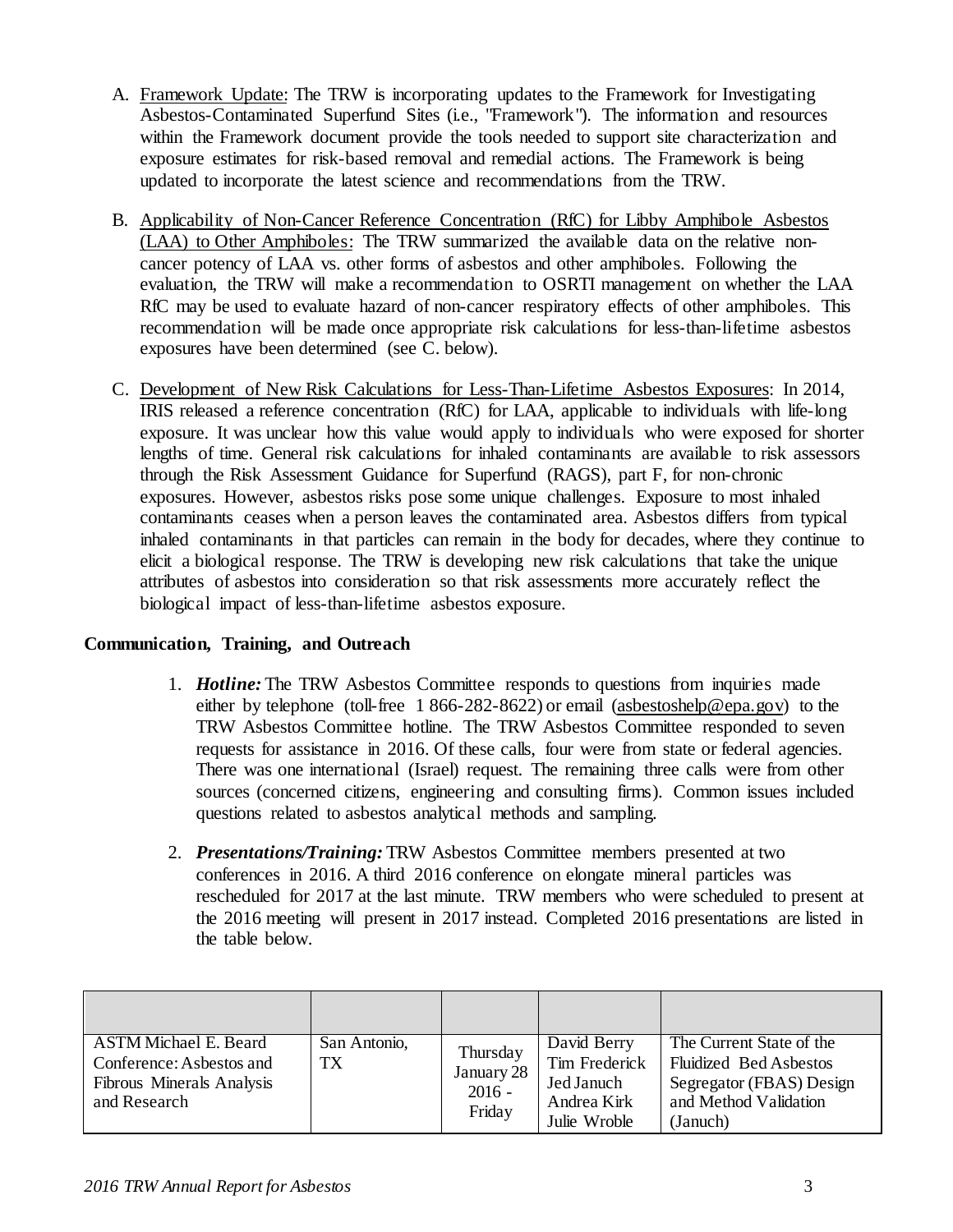|                                                                                         |                | January 29<br>2016                          |                               | Method Comparison Study<br>for Asbestos in Soil (Berry<br>and Januch)                                                                                              |
|-----------------------------------------------------------------------------------------|----------------|---------------------------------------------|-------------------------------|--------------------------------------------------------------------------------------------------------------------------------------------------------------------|
|                                                                                         |                |                                             |                               | <b>Comparative Methods Study</b><br>- Results of Sampling and<br>Analysis of Bulk Soils:<br><b>Sumas Mountain Naturally</b><br>Occurring Asbestos Site<br>(Wroble) |
| National Association of<br><b>Remedial Project Managers</b><br>(NARPM) Training Program | Pittsburgh, PA | May $2$ ,<br>$2016$ to<br>May $6$ ,<br>2016 | Julie Wroble<br>Tim Frederick | Incremental Sampling<br>Methodology & Asbestos:<br>A Case Study                                                                                                    |

- 3. *Website:* This website has been migrated to one-EPA format. The TRW continues to support the incorporation of materials, as appropriate.
- 4. *Charter:* Revised the TRW Charter to include TRW members' roles and responsibilities, which are designed to further advance the TRW's mission to support and promote consistent application of the best available science in the field of risk assessment for asbestos at contaminated sites.
- 5. *Asbestos Committee Annual Meeting:* Held October 2016, in Arlington, VA.

## **Coordination with Regions, EPA Program Offices, and Other Federal Agencies**

*Region 3:* The TRW Asbestos Committee supported Region 3 in addressing the Keasbey and Madison Residential Site, the BoRit site, as well as Embreeville hospital.

*Region 6:* The Quality Assurance Technical Support contractor and TRW member completed and issued the report for the laboratory on-site audit conducted in December 2015 at Bureau Veritas, Kennesaw, GA, in support of a Region 6 site. The report and additional evaluations were completed in 2016.

*Region 7:* The TRW Asbestos Committee supported Region 7 in discussions related to Building 83 at Army Ammunition Plant in Missouri.

*Region 9:* The TRW Asbestos Committee supported Region 9 by reviewing the revised CCMA risk assessment for the Atlas Asbestos Mine and Coalinga Superfund sites.

*Region 10:* The TRW Asbestos Committee supported Region 10 discussions concerning the Sumas Mountain landslide and contamination of the river downstream.

*ORD*: The TRW Asbestos Committee continued its review of the ORD Analytical Method Comparison report. Review of the additional information provided by ORD (including filter